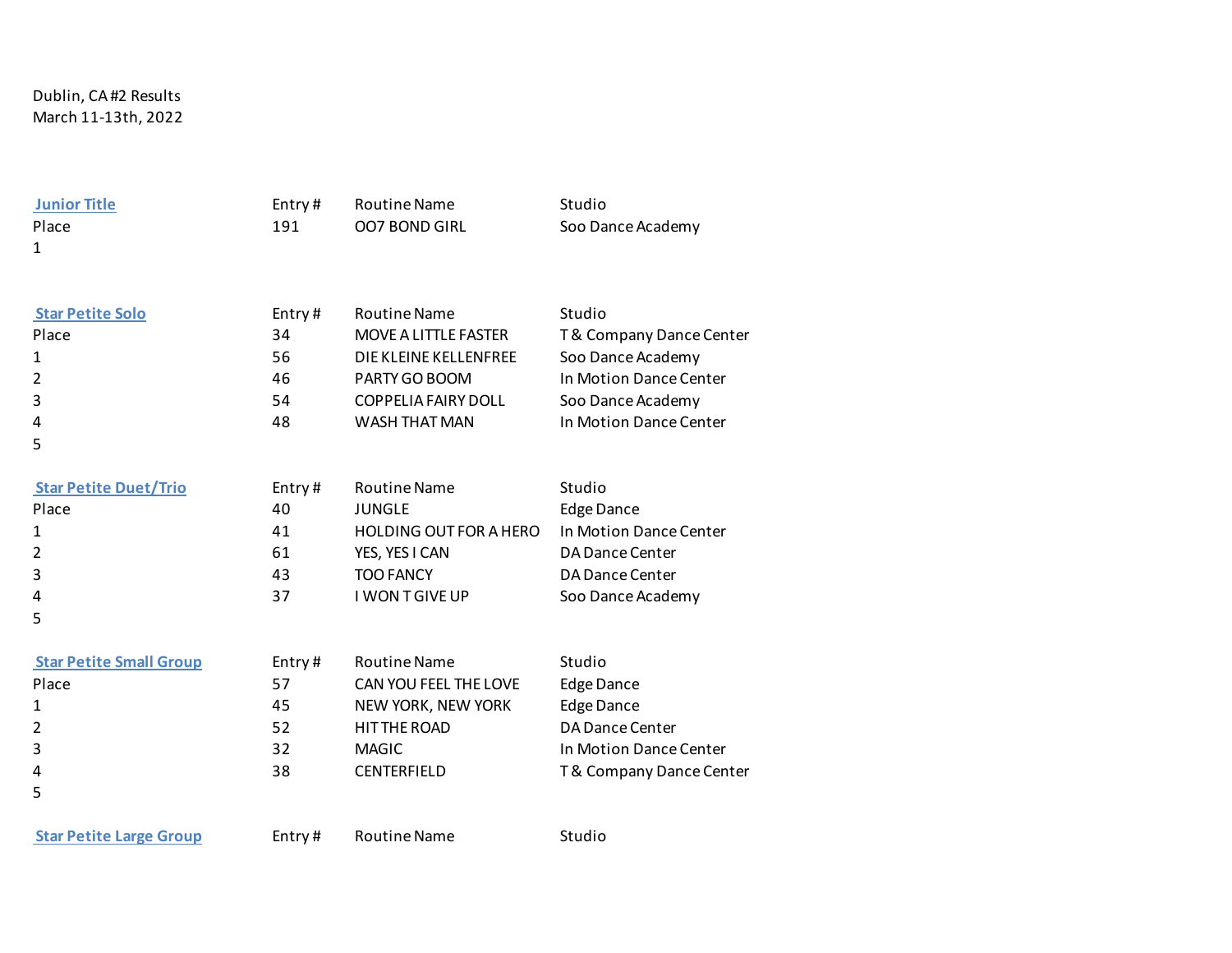| Entry# | <b>Routine Name</b>    | Studio                    |
|--------|------------------------|---------------------------|
| 185    | <b>SHINY</b>           | Eight Count Dance Company |
| 159    | <b>FABULOUS</b>        | Captivating Dance by Nona |
| 158    | <b>POWER</b>           | In Motion Dance Center    |
| 172    | <b>BEAUTIFUL THING</b> | In Motion Dance Center    |
| 179    | LINC'S RIOT            | The Dance Factory         |
| 157    | ROCKIN' ROBIN          | T& Company Dance Center   |
| 164    | <b>WINGS</b>           | In Motion Dance Center    |
| 166    | BABY I'M A STAR        | Powerhouse Dance Studio   |
| 160    | DANCE LIKE YO DADDY    | Captivating Dance by Nona |
| 167    | <b>HIDEAWAY</b>        | In Motion Dance Center    |
|        |                        |                           |

| <b>Star Junior Duet/Trio</b> | Entry# | <b>Routine Name</b>          | Studio                    |
|------------------------------|--------|------------------------------|---------------------------|
| Place                        | 82     | <b>WOMAN UP</b>              | <b>Edge Dance</b>         |
|                              | 68     | <b>GOOD FEELING</b>          | In Motion Dance Center    |
|                              | 103    | <b>ADER'S ANGELZ</b>         | The Dance Factory         |
| 3                            | 96     | DONNA & THE DYNAMOS          | <b>Edge Dance</b>         |
| 4                            | 106    | <b>BELLHOP BOOGIE</b>        | In Motion Dance Center    |
| 5                            | 99     | YOU WILL BE FOUND            | In Motion Dance Center    |
| 6                            | 100    | SOMEWHERE ONLY WE            | In Motion Dance Center    |
|                              | 97     | WELCOME TO                   | In Motion Dance Center    |
| 8                            | 95     | STEPSISTERS LAMENT           | Eight Count Dance Company |
| 9                            | 105    | <b>STUFF LIKE THAT THERE</b> | T& Company Dance Center   |
| 10                           |        |                              |                           |

| <b>Star Junior Small Group</b> |
|--------------------------------|
|--------------------------------|

| <b>Star Junior Small Group</b> | Entry # | Routine Name      | Studio                    |
|--------------------------------|---------|-------------------|---------------------------|
| Place                          | 64      | CANDYMAN          | Edge Dance                |
| 1                              | 77      | MAN WITH A HEX    | In Motion Dance Center    |
| 2                              | 73      | RAINBOW           | Captivating Dance by Nona |
| 3                              | 53      | THE BOMB SQUAD    | Powerhouse Dance Studio   |
| $\overline{4}$                 | 62      | <b>RIVER DEEP</b> | In Motion Dance Center    |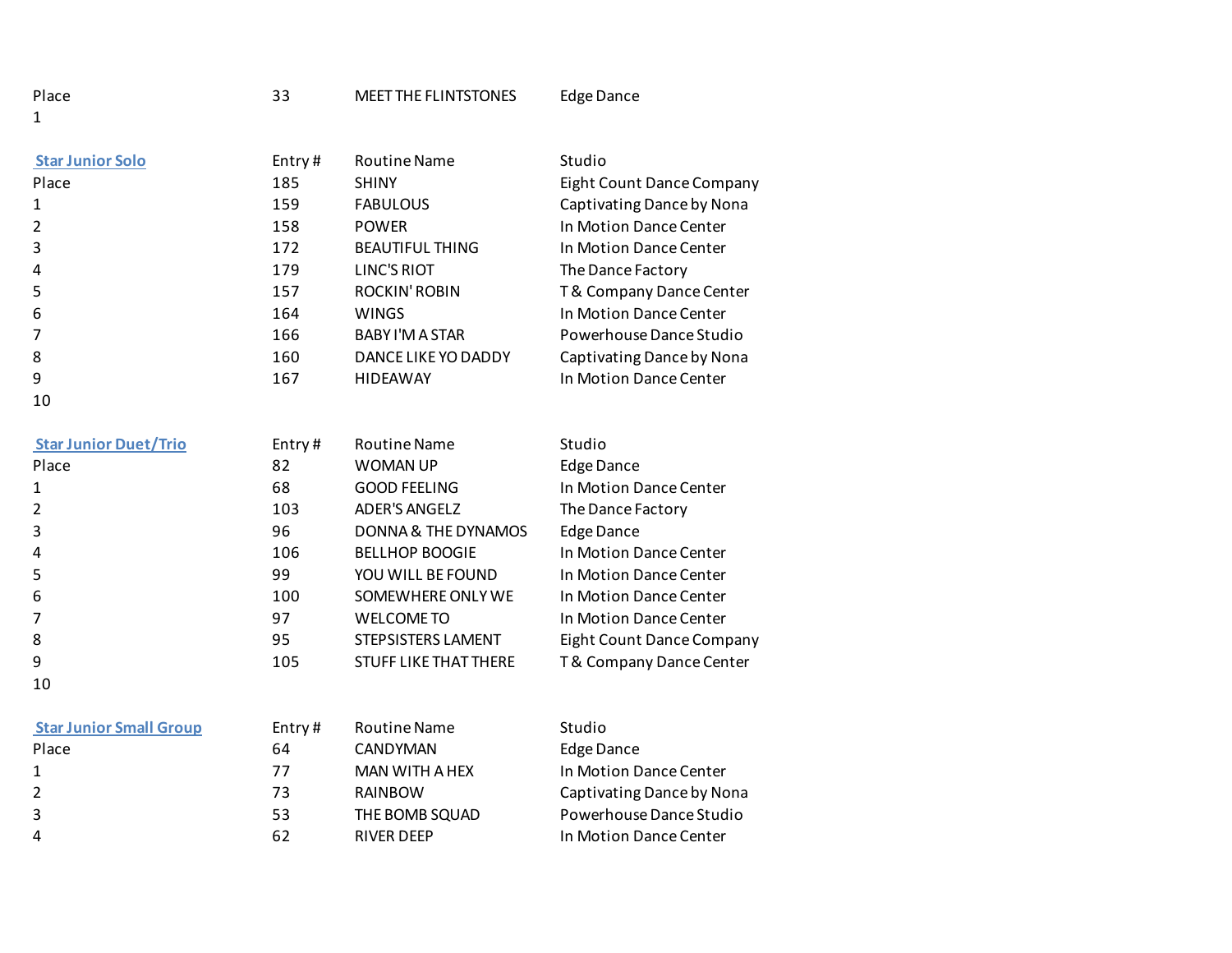| 5<br>6<br>7<br>8<br>9<br>10    | 78<br>91<br>63<br>59<br>69 | PLEASE MR. POSTMAN<br>WAKING UP CALLIN ALL MY<br>YANKEE DOODLE<br>FLIP FLOP FLY<br><b>HOME</b> | In Motion Dance Center<br>The Dance Factory<br>T& Company Dance Center<br>In Motion Dance Center<br>Powerhouse Dance Studio |
|--------------------------------|----------------------------|------------------------------------------------------------------------------------------------|-----------------------------------------------------------------------------------------------------------------------------|
| <b>Star Junior Large Group</b> | Entry#                     | <b>Routine Name</b>                                                                            | Studio                                                                                                                      |
| Place                          | 60                         | <b>JUNIOR PEAZ</b>                                                                             | The Dance Factory                                                                                                           |
| 1                              | 79                         | SAVAGE ON EM'                                                                                  | DA Dance Center                                                                                                             |
| $\overline{2}$                 |                            |                                                                                                |                                                                                                                             |
| <b>Star Teen Solo</b>          | Entry#                     | <b>Routine Name</b>                                                                            | Studio                                                                                                                      |
| Place                          | 211                        | <b>SAVE AS DRAFT</b>                                                                           | <b>Edge Dance</b>                                                                                                           |
| 1                              | 195                        | <b>GROWN</b>                                                                                   | In Motion Dance Center                                                                                                      |
| $\overline{2}$                 | 193                        | <b>RATHER BE</b>                                                                               | In Motion Dance Center                                                                                                      |
| 3                              | 215                        | <b>CALL ME BACK</b>                                                                            | <b>Edge Dance</b>                                                                                                           |
| 4                              | 203                        | <b>TRUTH</b>                                                                                   | <b>Trinity Dance Center</b>                                                                                                 |
| 5                              | 212                        | <b>FINESSE</b>                                                                                 | <b>Edge Dance</b>                                                                                                           |
| 6                              | 207                        | <b>LONELY</b>                                                                                  | <b>Edge Dance</b>                                                                                                           |
| 7                              | 197                        | <b>DIFFERENT BEAT</b>                                                                          | DA Dance Center                                                                                                             |
| 8                              | 194                        | SOMEBODY TO LOVE                                                                               | <b>Edge Dance</b>                                                                                                           |
| 9                              | 205                        | <b>JOLENE</b>                                                                                  | <b>Edge Dance</b>                                                                                                           |
| 10                             |                            |                                                                                                |                                                                                                                             |
| <b>Star Teen Duet/Trio</b>     | Entry#                     | <b>Routine Name</b>                                                                            | Studio                                                                                                                      |
| Place                          | 115                        | <b>TELEPHONE</b>                                                                               | <b>Edge Dance</b>                                                                                                           |
| 1                              | 126                        | THE HEIST                                                                                      | <b>Edge Dance</b>                                                                                                           |
| $\overline{2}$                 | 112                        | <b>BEAT</b>                                                                                    | In Motion Dance Center                                                                                                      |
| 3                              | 110                        | <b>FERGALICIOUS</b>                                                                            | <b>Edge Dance</b>                                                                                                           |
| 4                              | 116                        | A THOUSAND YEARS                                                                               | In Motion Dance Center                                                                                                      |
| 5                              | 122                        | THE END OF THE LINE                                                                            | <b>Edge Dance</b>                                                                                                           |
| 6                              | 123                        | WHAT IS THIS FEELING                                                                           | In Motion Dance Center                                                                                                      |
| 7                              | 114                        | <b>GLAM</b>                                                                                    | T& Company Dance Center                                                                                                     |
| 8                              | 120                        | <b>MISSY ELLIOT MIX</b>                                                                        | In Motion Dance Center                                                                                                      |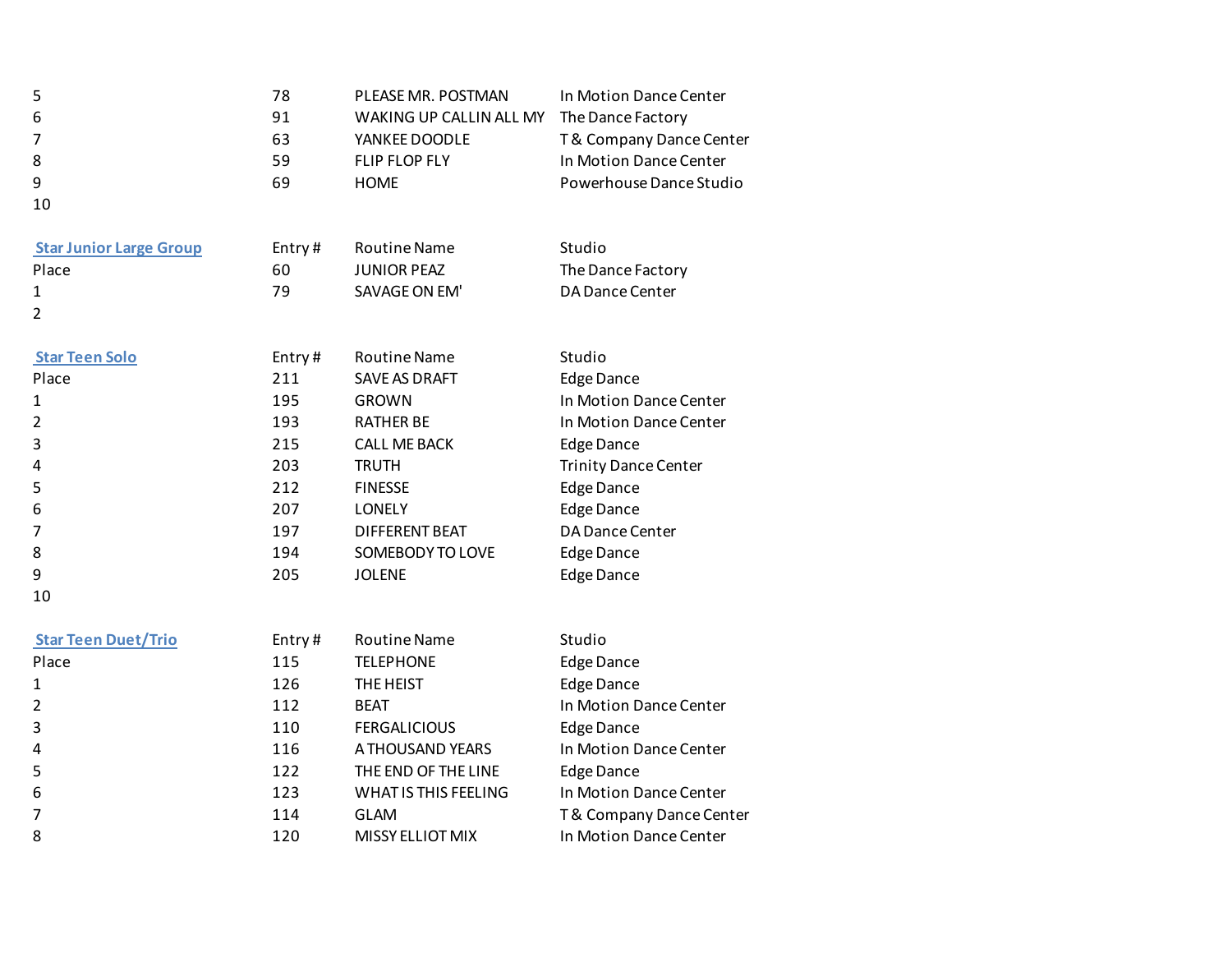10

10

5

| <b>Star Teen Small Group</b> | Entry# | <b>Routine Name</b>     | Studio                      |
|------------------------------|--------|-------------------------|-----------------------------|
| Place                        | 13     | <b>CARRY YOU</b>        | Academy of Danse            |
| 1                            | 277    | A MILLION REASONS       | <b>Edge Dance</b>           |
| 2                            | 234    | LIPS ARE MOVIN          | In Motion Dance Center      |
| 3                            | 255    | ELLE WOODS              | <b>Edge Dance</b>           |
| 4                            | 242    | TURN ME UP SOME         | Powerhouse Dance Studio     |
| 5                            | 232    | <b>SWING SET</b>        | Edge Dance                  |
| 6                            | 243    | <b>I'LL STAY</b>        | <b>Trinity Dance Center</b> |
| 7                            | 260    | <b>SWEET EVER AFTER</b> | <b>Trinity Dance Center</b> |
| 8                            | 247    | WILD WILD PARTY         | In Motion Dance Center      |
| 9                            | 263    | YOU SHOULD BE SAD       | Edge Dance                  |

- **Star Teen Large Group** Entry # Routine Name Studio Place 221 YES I CAN In Motion Dance Center 1 8 WILL POWER Academy of Danse 2 222 LOCOMOTION Edge Dance 3 225 BARBIE TINGZ The Dance Factory 4 15 CAR WASH Academy of Danse
- **Star Senior Solo Entry # Routine Name** Studio Place 326 BLACK AND GOLD Trinity Dance Center 1 332 I'D RATHER GO BLIND Edge Dance 2 330 HUMANA Edge Dance 3

| <b>Star Senior Duet/Trio</b> | Entry# | Routine Name    | Studio               |
|------------------------------|--------|-----------------|----------------------|
| Place                        | 127    | EXPENSIVE       | Trinity Dance Center |
|                              | 135    | <b>ISSA BOP</b> | Trinity Dance Center |

2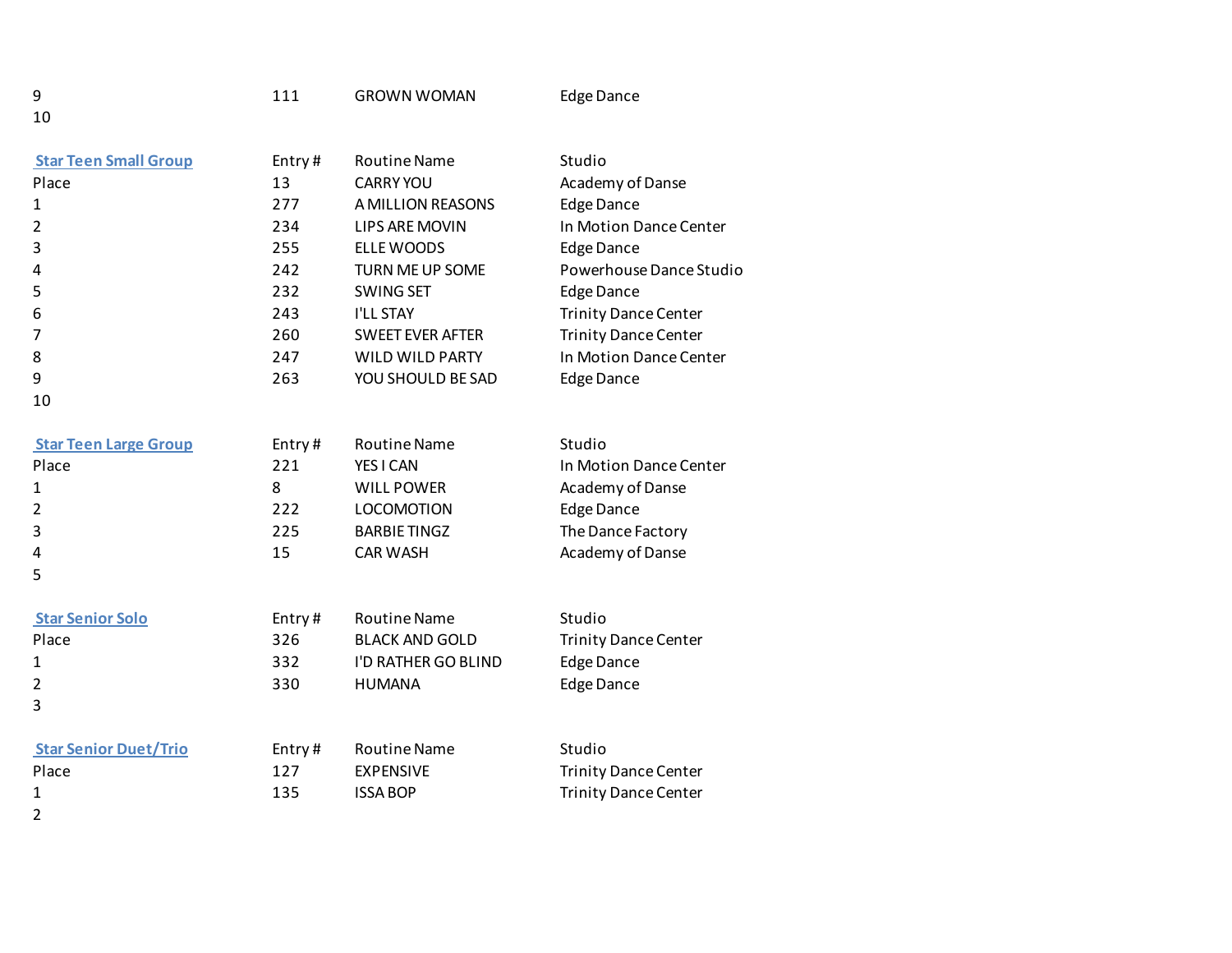| <b>Star Senior Small Group</b><br>Place<br>1                                              | Entry#<br>219                          | <b>Routine Name</b><br>WHEN YOU'RE GOOD TO                                                                                                   | Studio<br><b>Edge Dance</b>                                                                                    |
|-------------------------------------------------------------------------------------------|----------------------------------------|----------------------------------------------------------------------------------------------------------------------------------------------|----------------------------------------------------------------------------------------------------------------|
| <b>Star Adult Solo</b><br>Place<br>1                                                      | Entry#<br>374                          | <b>Routine Name</b><br><b>SWANILDA VARIATION</b>                                                                                             | Studio<br>Rosselyn Ballet                                                                                      |
| <b>Power Petite Solo</b><br>Place<br>1                                                    | Entry#<br>35                           | <b>Routine Name</b><br>ON MY BONES                                                                                                           | Studio<br>DA Dance Center                                                                                      |
| <b>Power Petite Small Group</b><br>Place<br>1                                             | Entry#<br>39                           | <b>Routine Name</b><br>FLY GIRLZ CAR WASH                                                                                                    | Studio<br>The Dance Factory                                                                                    |
| <b>Power Junior Small Group</b><br>Place<br>$\mathbf{1}$<br>$\overline{2}$<br>3<br>4<br>5 | Entry#<br>109<br>102<br>93<br>87<br>89 | <b>Routine Name</b><br>ANOTHER CHA CHA<br>T.R.O.U.B.L.E<br><b>READ ALL ABOUT IT</b><br><b>GIMME SOME LOVIN'</b><br><b>LEADER OF THE PACK</b> | Studio<br>DA Dance Center<br>DA Dance Center<br><b>DA Dance Center</b><br>DA Dance Center<br>The Dance Factory |
| <b>Power Junior Solo</b><br>Place<br>1<br>$\overline{2}$<br>3                             | Entry#<br>187<br>186<br>178            | <b>Routine Name</b><br><b>RIVER DEEP</b><br><b>CONFIDENT</b><br><b>DARK SIDE</b>                                                             | Studio<br>DA Dance Center<br><b>DA Dance Center</b><br>The Dance Factory                                       |
| <b>Power Junior Duet/Trio</b><br>Place<br>$\mathbf{1}$                                    | Entry#<br>104                          | <b>Routine Name</b><br>EVERYBODY WANTS TO RULE Soo Dance Academy                                                                             | Studio                                                                                                         |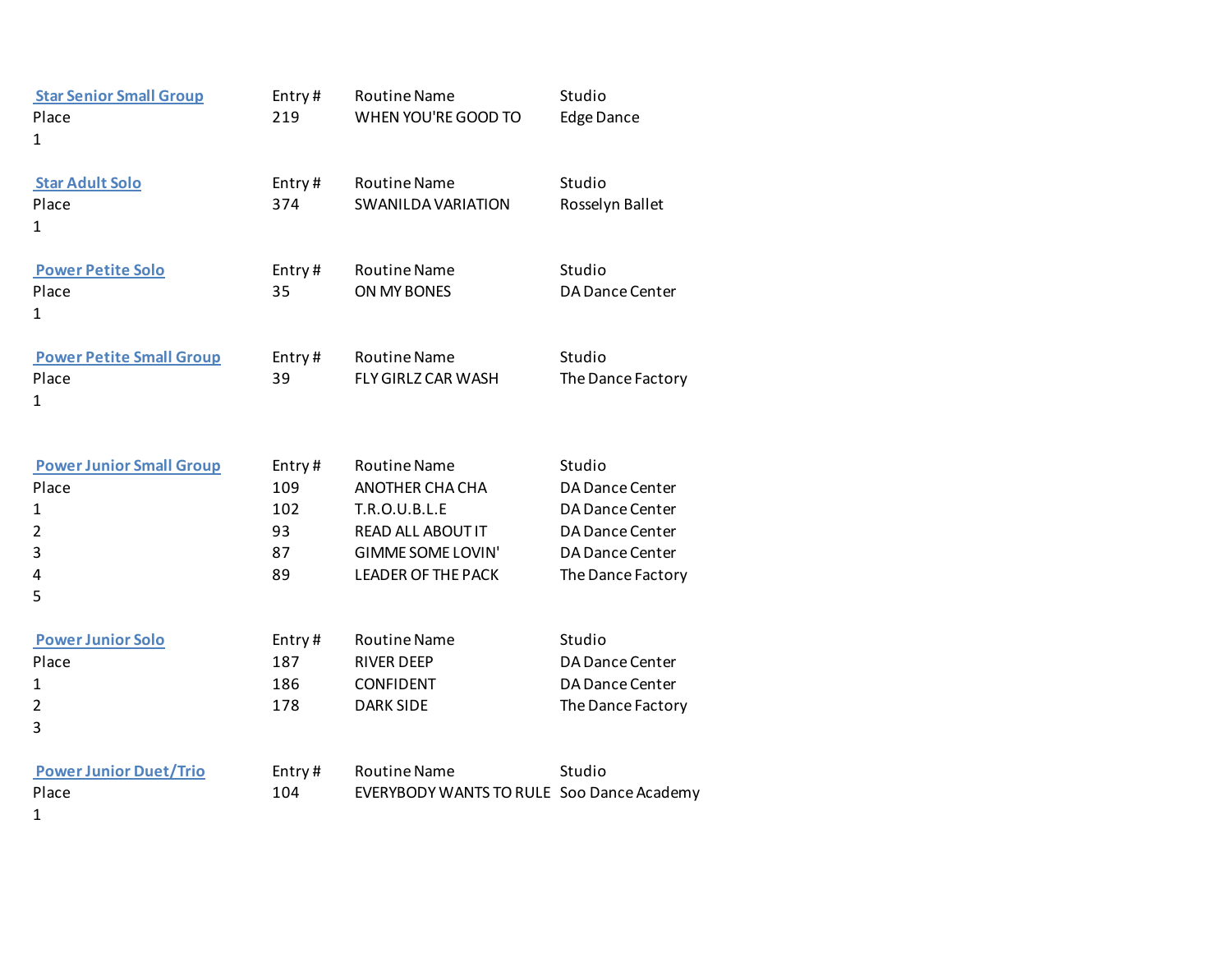| <b>Power Junior Large Group</b> | Entry# | <b>Routine Name</b>       | Studio                  |
|---------------------------------|--------|---------------------------|-------------------------|
| Place                           | 75     | <b>WOULD I LIE</b>        | The Dance Factory       |
| 1                               |        |                           |                         |
| <b>Power Teen Solo</b>          | Entry# | <b>Routine Name</b>       | Studio                  |
| Place                           | 285    | <b>GAMZATTI VARIATION</b> | Soo Dance Academy       |
| $\mathbf{1}$                    | 289    | ANOTHER ONE BITES THE     | T& Company Dance Center |
| $\overline{2}$                  | 293    | <b>ATTENTION</b>          | The Dance Academy       |
| 3                               | 295    | <b>EXPRESS</b>            | T& Company Dance Center |
| 4                               | 287    | <b>SURVIVOR</b>           | In Motion Dance Center  |
| $\overline{\phantom{0}}$        | ---    | . . <i>. . .</i> .        | _   _ _                 |

| 4  | 201 | <b>JUNVIVUN</b>                 | <u>III IVIULIUII DAIILE CEIILEI</u> |
|----|-----|---------------------------------|-------------------------------------|
| 5  | 323 | <b>MY HOME</b>                  | Captivating Dance by Nona           |
| 6  | 313 | <b>LAND OF ALL</b>              | Soo Dance Academy                   |
| 7  | 297 | <b>CRAVE</b>                    | T& Company Dance Center             |
| 8  | 286 | PAQUITA VARIATION 8             | Soo Dance Academy                   |
| 9  | 321 | <b>I JUST DIED IN YOUR ARMS</b> | In Motion Dance Center              |
| 10 | 288 | <b>FLICKER</b>                  | Captivating Dance by Nona           |
| 11 | 319 | <b>BROTHER</b>                  | Captivating Dance by Nona           |
| 12 | 322 | <b>ASTRONOMY</b>                | Captivating Dance by Nona           |
| 13 | 316 | LA DANZA                        | The Dance Academy                   |
| 14 | 315 | <b>POISON</b>                   | Soo Dance Academy                   |

15

| <b>Power Teen Duet/Trio</b> | Entry# | <b>Routine Name</b>    | Studio                  |
|-----------------------------|--------|------------------------|-------------------------|
| Place                       | 139    | <b>VIRTUAL REALITY</b> | The Dance Academy       |
| 1                           | 131    | <b>SLAVE</b>           | T& Company Dance Center |
| $\overline{2}$              | 136    | <b>MOVEMENT</b>        | Soo Dance Academy       |
| 3                           | 10     | <b>HOLD ON TIGHT</b>   | Academy of Danse        |
| 4                           | 125    | <b>MAMA KNOWS BEST</b> | T& Company Dance Center |
| 5                           | 130    | <b>TOOK THE NIGHT</b>  | DA Dance Center         |
| 6                           | 119    | OG BOBBY JOHNSON       | The Dance Factory       |
| 7                           | 134    | <b>HEART CRY</b>       | In Motion Dance Center  |
| 8                           | 132    | <b>CARRY YOU</b>       | In Motion Dance Center  |
| 9                           | 29     | <b>WAYWARD SON</b>     | Academy of Danse        |
| 10                          |        |                        |                         |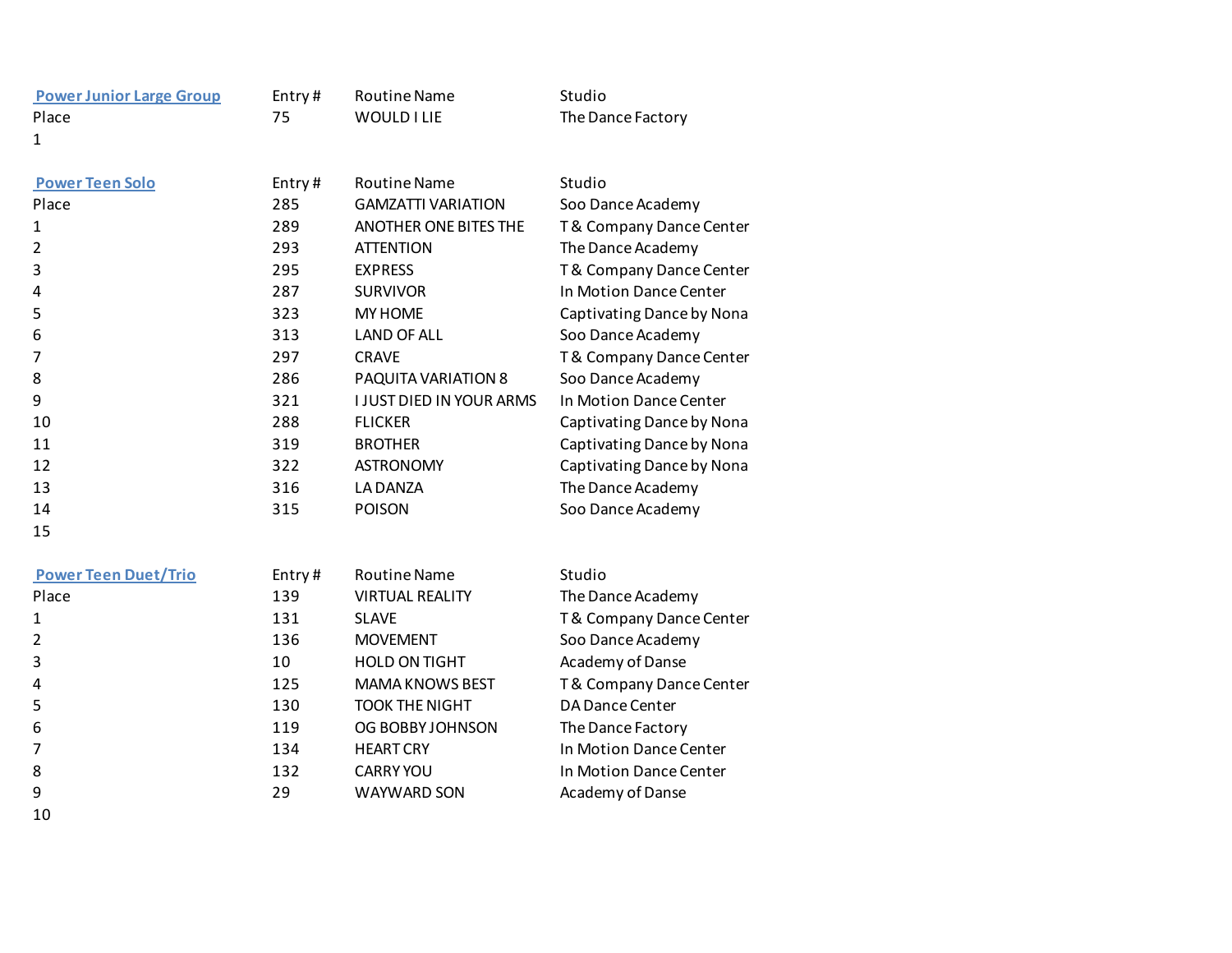| <b>Power Teen Small Group</b> | Entry# | <b>Routine Name</b> | Studio                    |
|-------------------------------|--------|---------------------|---------------------------|
| Place                         | 269    | <b>BAD GUY</b>      | In Motion Dance Center    |
| 1                             | 252    | <b>FLIGHTMODE</b>   | The Dance Factory         |
| 2                             | 271    | <b>DARK SIDE</b>    | T& Company Dance Center   |
| 3                             | 246    | <b>HOMETOWN</b>     | Captivating Dance by Nona |
| 4                             | 265    | PARTY WITH A SWING  | DA Dance Center           |
| 5                             | 272    | <b>FROM THE TOP</b> | DA Dance Center           |
| 6                             | 257    | THE WORLD           | The Dance Factory         |
| 7                             | 248    | HERE COME THE GIRLS | T& Company Dance Center   |
| 8                             | 280    | <b>REVOLUTION</b>   | In Motion Dance Center    |
| 9                             | 281    | <b>HASTE</b>        | Captivating Dance by Nona |
| 10                            |        |                     |                           |

| <b>Power Teen Large Group</b> | Entry# | <b>Routine Name</b>           | Studio                    |
|-------------------------------|--------|-------------------------------|---------------------------|
| Place                         | 224    | <b>FALSE CONFIDENCE</b>       | Captivating Dance by Nona |
| 1                             | 227    | ROLLIN'                       | DA Dance Center           |
| 2                             | 16     | <b>KEEP YOU SAFE</b>          | Academy of Danse          |
| 3                             | 2      | OOH CHILD                     | Academy of Danse          |
| 4                             | 226    | <b>FEEL LIKE THIS FOREVER</b> | In Motion Dance Center    |
| 5                             | 218    | <b>BOOTS</b>                  | Captivating Dance by Nona |
| 6                             | 21     | <b>FOX MAMBO</b>              | Academy of Danse          |
|                               | 23     | <b>SUIT &amp; TIE</b>         | Academy of Danse          |
| 8                             | 230    | SORRY                         | Captivating Dance by Nona |
| 9                             | 17     | <b>FEEDBACK</b>               | Academy of Danse          |
| 10                            |        |                               |                           |

| <b>Power Teen Line/Production</b> | Entry# | Routine Name  |
|-----------------------------------|--------|---------------|
| Place                             | 31     | DANCE WITH ME |
|                                   |        |               |

| Studio           |
|------------------|
| Academy of Danse |

| <b>Power Senior Solo</b> | Entry# | Routine Name               | Studio                 |
|--------------------------|--------|----------------------------|------------------------|
| Place                    | 345    | <b>HARD SOMETIMES</b>      | The Dance Academy      |
| 1                        | 357    | YOUNG BEAUTIFUL            | Soo Dance Academy      |
|                          | 355    | <b>I'LL LEAVE YOU WITH</b> | In Motion Dance Center |
| 3                        | 356    | <b>LASTING LOVER</b>       | Soo Dance Academy      |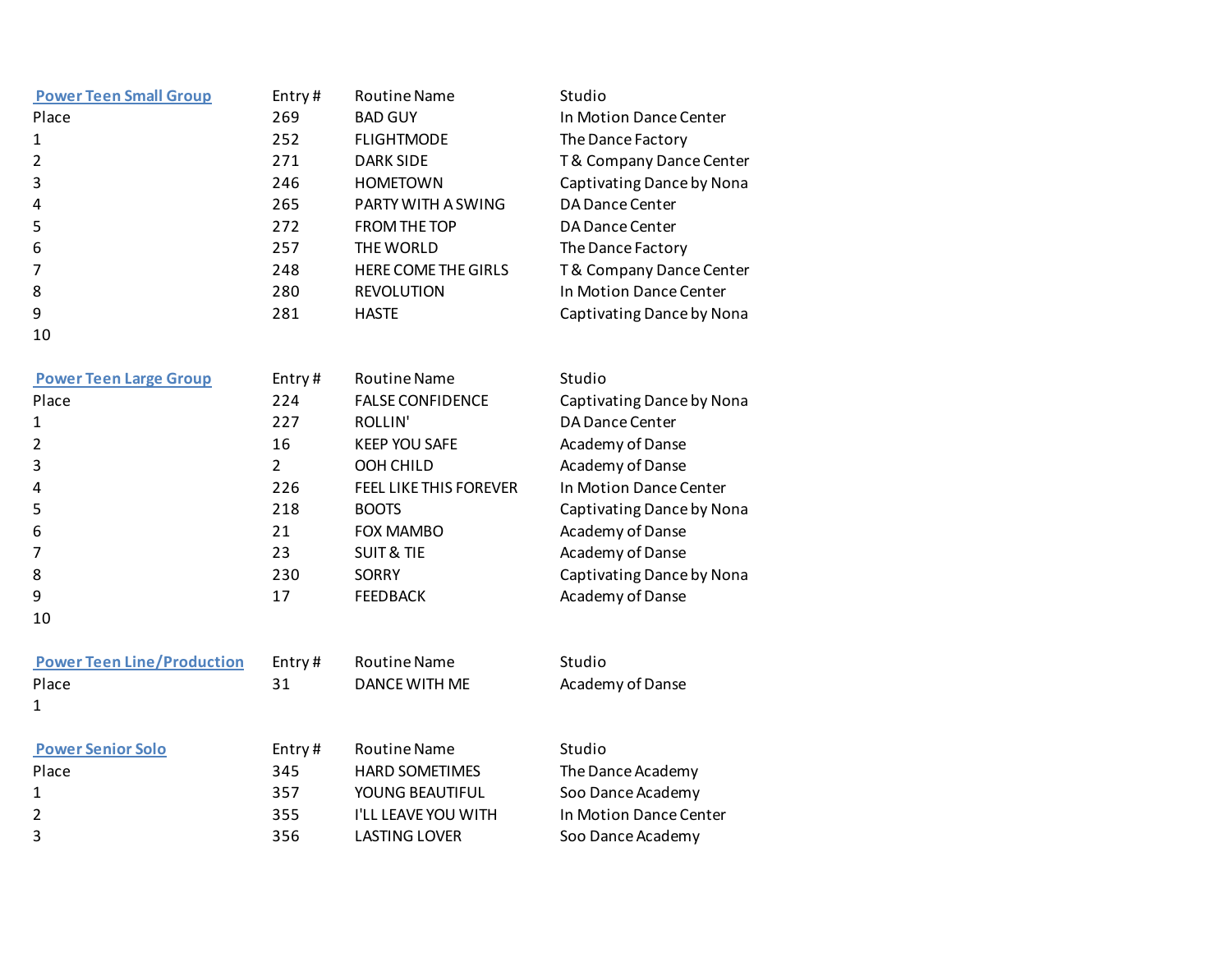| 4<br>5<br>6<br>$\overline{7}$<br>8<br>9<br>10                                   | 351<br>343<br>338<br>336<br>331<br>342 | <b>BE ALRIGHT</b><br><b>BRUISES</b><br><b>BLACK CAR</b><br><b>NEXT LEVEL</b><br><b>THE CAVE</b><br>THE WAY YOU MAKE ME FEEL Soo Dance Academy | DA Dance Center<br>Powerhouse Dance Studio<br>In Motion Dance Center<br>T& Company Dance Center<br>The Dance Factory |
|---------------------------------------------------------------------------------|----------------------------------------|-----------------------------------------------------------------------------------------------------------------------------------------------|----------------------------------------------------------------------------------------------------------------------|
| <b>Power Senior Duet/Trio</b><br>Place<br>$\mathbf{1}$<br>$\overline{2}$<br>3   | Entry#<br>153<br>146<br>147            | <b>Routine Name</b><br>THE HYPNOTIST<br>AIN'T NO OTHER MAN<br><b>NEVER BE ALONE</b>                                                           | Studio<br>The Dance Academy<br>T& Company Dance Center<br>The Dance Academy                                          |
| <b>Power Senior Small Group</b><br>Place<br>$\mathbf{1}$<br>$\overline{2}$<br>3 | Entry#<br>220<br>239<br>240            | <b>Routine Name</b><br><b>BLURRED LINES</b><br>THE KIDS ARE COMING<br>THE CHAIN                                                               | Studio<br>T& Company Dance Center<br>DA Dance Center<br>In Motion Dance Center                                       |
| <b>Power Senior Large Group</b><br>Place<br>$\mathbf{1}$                        | Entry#<br>217                          | <b>Routine Name</b><br>THE PROMISE                                                                                                            | Studio<br>In Motion Dance Center                                                                                     |
| <b>Energy Junior Solo</b><br>Place<br>1                                         | Entry#<br>180                          | <b>Routine Name</b><br><b>FAIRY DOLL</b>                                                                                                      | Studio<br>Soo Dance Academy                                                                                          |
| <b>Energy Junior Duet/Trio</b><br>Place<br>$\mathbf{1}$                         | Entry#<br>107                          | <b>Routine Name</b><br><b>BREAK IT OFF</b>                                                                                                    | Studio<br>Soo Dance Academy                                                                                          |
| <b>Energy Teen Solo</b><br>Place<br>1                                           | Entry#<br>284                          | <b>Routine Name</b><br><b>SWIFT</b>                                                                                                           | Studio<br>The Dance Academy                                                                                          |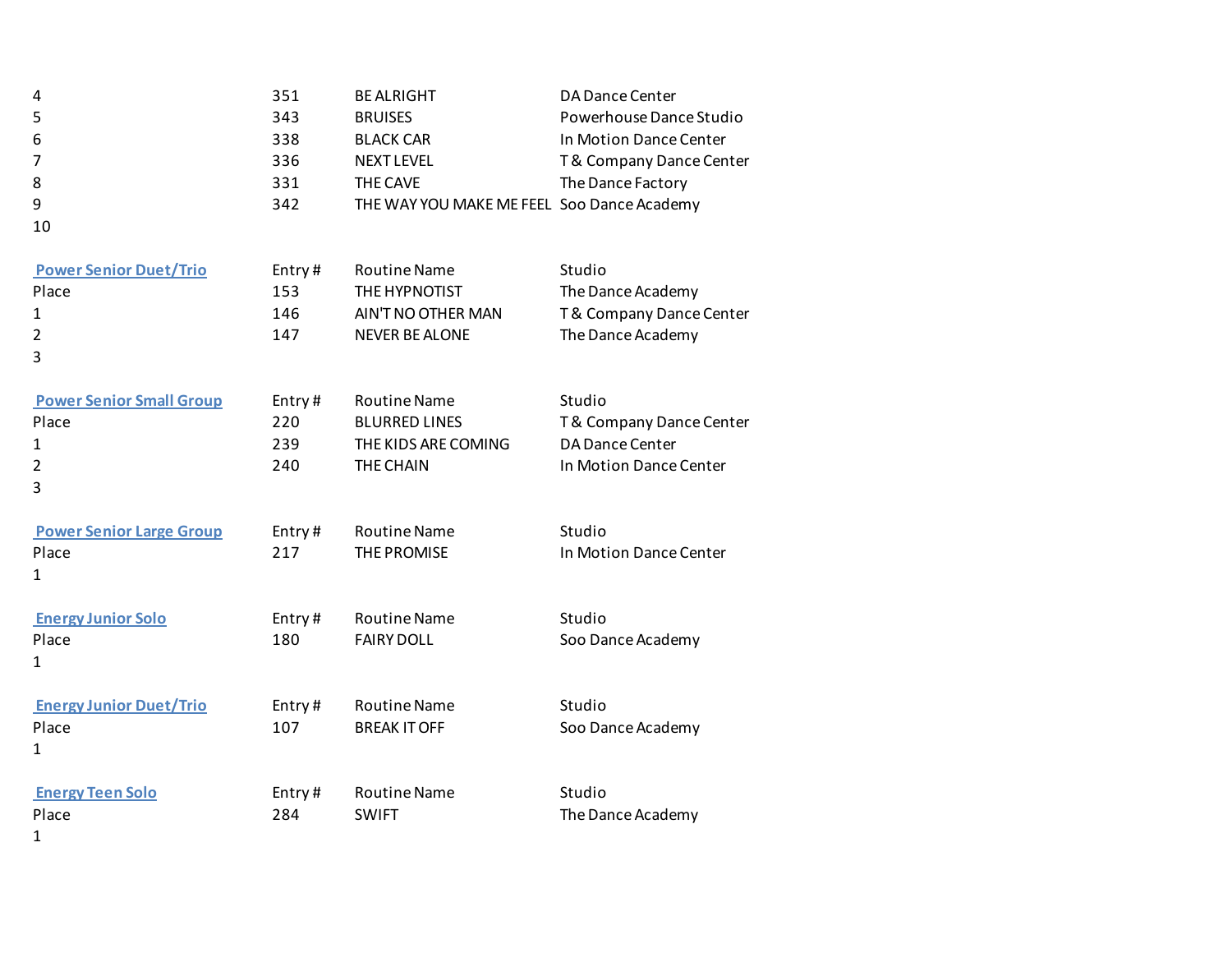| <b>Energy Teen Duet/Trio</b>   | Entry# | <b>Routine Name</b>     | Studio                      |
|--------------------------------|--------|-------------------------|-----------------------------|
| Place                          | 144    | <b>ELEPHANTS</b>        | Captivating Dance by Nona   |
| 1                              |        |                         |                             |
|                                |        |                         |                             |
| <b>Energy Teen Small Group</b> | Entry# | <b>Routine Name</b>     | Studio                      |
| Place                          | 13     | <b>CARRY YOU</b>        | Adademy of Dance            |
| 1                              | 277    | A MILLION REASONS       | <b>Edge Dance</b>           |
| $\overline{2}$                 | 234    | LIPS ARE MOVIN          | In Motion Dance Center      |
| 3                              | 255    | ELLE WOODS              | <b>Edge Dance</b>           |
| 4                              | 242    | TURN ME UP SOME         | Powerhouse Dance Studio     |
| 5                              | 232    | <b>SWING SET</b>        | Edge Dance                  |
| 6                              | 243    | <b>I'LL STAY</b>        | <b>Trinity Dance Center</b> |
| 7                              | 260    | <b>SWEET EVER AFTER</b> | <b>Trinity Dance Center</b> |
| 8                              | 247    | WILD WILD PARTY         | In Motion Dance Center      |
| 9                              | 263    | YOU SHOULD BE SAD       | <b>Edge Dance</b>           |
| 10                             |        |                         |                             |

| <b>Star Teen Large Group</b> |  |  |
|------------------------------|--|--|
|------------------------------|--|--|

| Place                     | 221    | YES I CAN           | In Motion Dance Center        |
|---------------------------|--------|---------------------|-------------------------------|
| 1                         | 8      | <b>WILL POWER</b>   | Academ of Danse               |
| $\overline{2}$            | 222    | <b>LOCOMOTION</b>   | <b>Edge Dance</b>             |
| 3                         |        |                     |                               |
| <b>Energy Senior Solo</b> | Entry# | <b>Routine Name</b> | Studio                        |
| Place                     | 364    | TO BE LOVED         | Captivating Dance by Nona     |
| 1                         | 367    | LEAVE A LIGHT ON    | Captivating Dance by Nona     |
| $\overline{2}$            | 369    | DAT YAY LIST        | Triple Threat Performing Arts |
| 3                         | 368    | <b>WORTH SAVING</b> | Captivating Dance by Nona     |
| 4                         | 372    | EVERYWHERE I GO     | Captivating Dance by Nona     |
| 5                         | 24     | EVERYTHING I AM     | Academy of Danse              |
| 6                         | 370    | MY DARLING SARAH    | Captivating Dance by Nona     |
| 7                         | 371    | PUT IT ON ME        | Captivating Dance by Nona     |
| 8                         | 3      | THE FIRE            | Academy of Danse              |
| 9                         | 27     | US                  | Academy of Danse              |
| 10                        |        |                     |                               |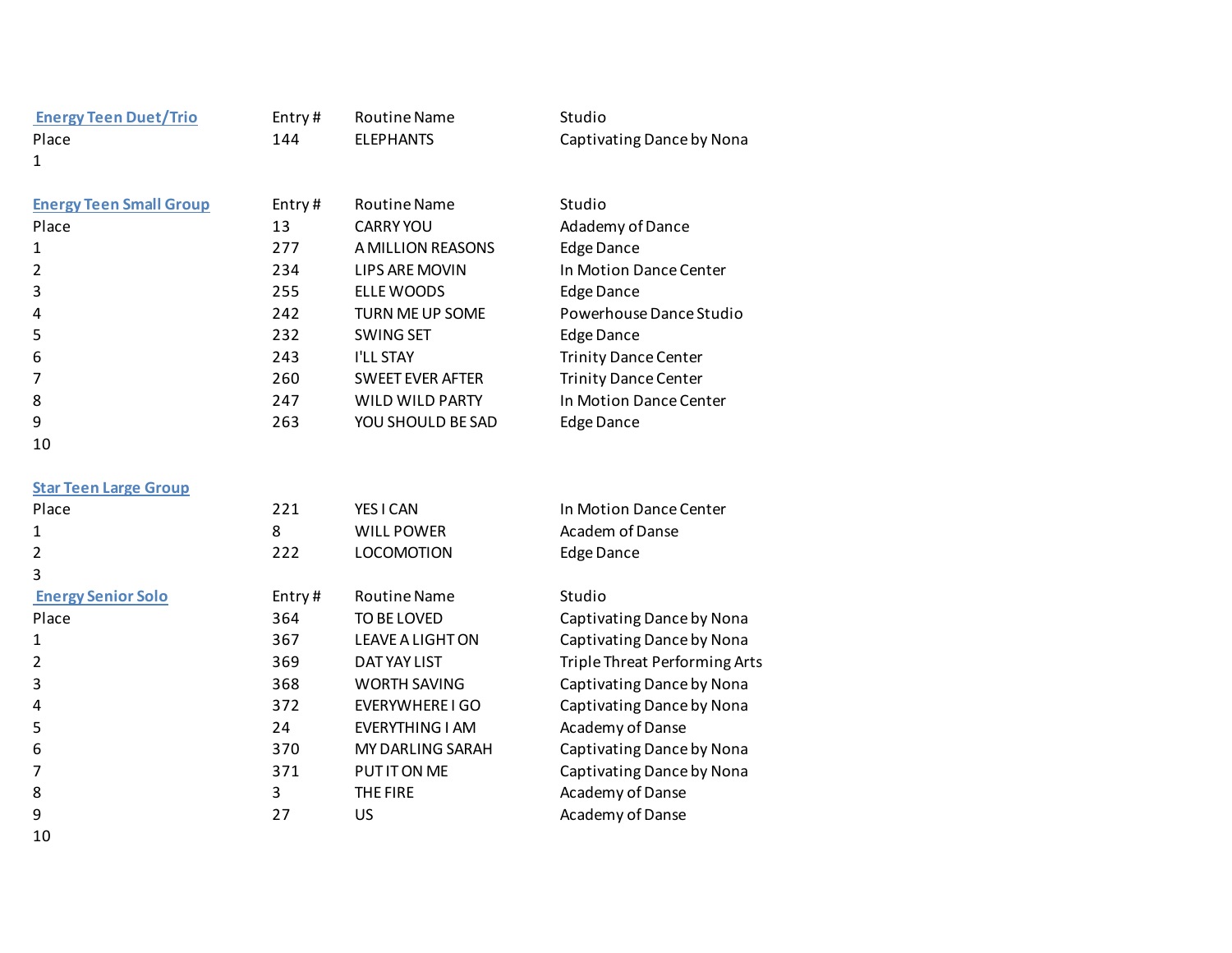| <b>Energy Senior Duet/Trio</b><br>Place<br>$\mathbf{1}$<br>2<br>3<br>4<br>5     | Entry#<br>152<br>156<br>18<br>154<br>22  | <b>Routine Name</b><br>I WISH I WAS THE MOON<br><b>SEPTEMBER</b><br><b>NEVER LOVE AGAIN</b><br><b>ILOMILO</b><br>COME FLY WITH ME | Studio<br>Captivating Dance by Nona<br>Captivating Dance by Nona<br>Academy of Danse<br>Captivating Dance by Nona<br>Academy of Danse          |
|---------------------------------------------------------------------------------|------------------------------------------|-----------------------------------------------------------------------------------------------------------------------------------|------------------------------------------------------------------------------------------------------------------------------------------------|
| <b>Energy Senior Small Group</b><br>Place<br>1<br>$\overline{2}$<br>3<br>4<br>5 | Entry#<br>282<br>276<br>270<br>264<br>30 | <b>Routine Name</b><br><b>HAPPIER THAN EVER</b><br><b>GOODBYE</b><br><b>MY MIND</b><br>HOME WITH YOU<br><b>HOME AGAIN</b>         | Studio<br>Captivating Dance by Nona<br>Captivating Dance by Nona<br>Captivating Dance by Nona<br>Captivating Dance by Nona<br>Academy of Danse |
| <b>Energy Senior Large Group</b><br>Place<br>1<br>2<br>3<br>4<br>5              | Entry#<br>229<br>9<br>5<br>216<br>20     | <b>Routine Name</b><br><b>HYPNOSIS</b><br>I LOVE YOU<br><b>TIGHTROPE</b><br>HOW COULD I HAVE<br><b>GLORY</b>                      | Studio<br>Captivating Dance by Nona<br>Academy of Danse<br>Academy of Danse<br>Captivating Dance by Nona<br>Academy of Danse                   |
| <b>Energy Adult Solo</b><br>Place<br>1                                          | Entry#<br>25                             | <b>Routine Name</b><br><b>TRAINWRECK</b>                                                                                          | Studio<br>Academy of Danse                                                                                                                     |
| <b>Industry Dance Awards Best Jazz Entry#</b><br>Place<br>1                     | 20                                       | <b>Routine Name</b><br><b>GLORY</b>                                                                                               | Studio<br>Academy of Danse                                                                                                                     |
| <b>Industry Dance Awards Best Lyric Entry #</b><br>Place                        | 282                                      | <b>Routine Name</b><br><b>HAPPIER THAN EVER</b>                                                                                   | Studio<br>Captivating Dance by Nona                                                                                                            |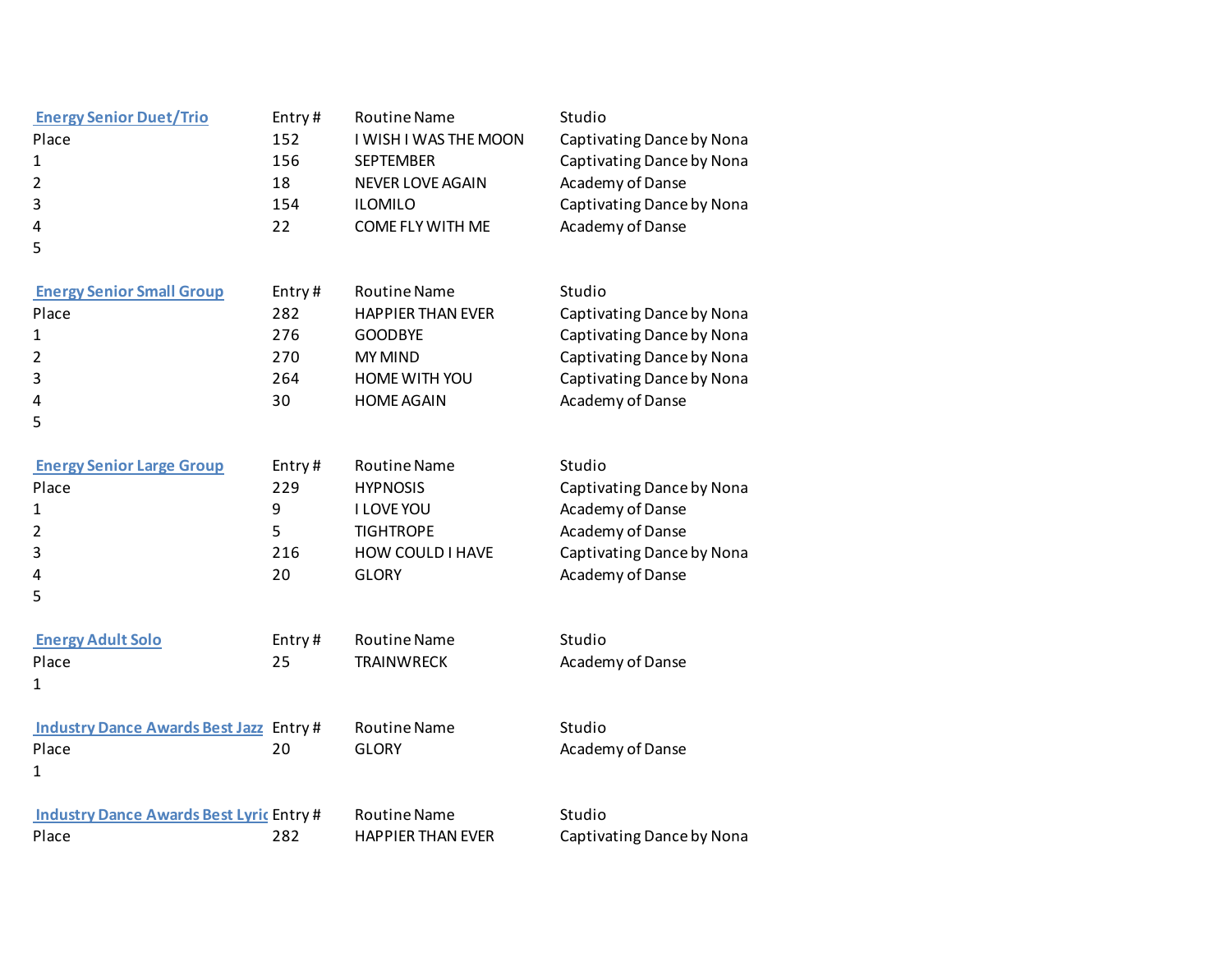## 1

| <b>Industry Dance Awards Best Mus Entry #</b><br>Place<br>$\mathbf{1}$ | 14                                           | <b>Routine Name</b><br><b>SMASH</b>    | Studio<br>Academy of Danse          |  |
|------------------------------------------------------------------------|----------------------------------------------|----------------------------------------|-------------------------------------|--|
| <b>Industry Dance Awards Best Hip   Entry #</b><br>Place<br>1          | 11                                           | <b>Routine Name</b><br><b>TEMPLE</b>   | Studio<br>Academy of Danse          |  |
| <b>Industry Dance Awards Best Ope Entry #</b><br>Place<br>1            | 229                                          | <b>Routine Name</b><br><b>HYPNOSIS</b> | Studio<br>Captivating Dance by Nona |  |
| <b>Highest Scoring Solo of Competit Entry #</b><br>Place<br>1          | 364                                          | <b>Routine Name</b><br>TO BE LOVED     | Studio<br>Captivating Dance by Nona |  |
| <b>Highest Scoring Group of Compet Entry #</b><br>Place<br>1           | 229                                          | <b>Routine Name</b><br><b>HYPNOSIS</b> | Studio<br>Captivating Dance by Nona |  |
| <b>People's Choice Award</b><br>Place<br>1                             | Entry#<br>217                                | <b>Routine Name</b><br>THE PROMISE     | Studio<br>In Motion Dance Center    |  |
| <b>Photogenic Winner</b><br>Dancer<br>Mirabella Joy                    | Studio<br>Soo Dance Company                  |                                        |                                     |  |
| <b>Improv Winners</b><br>Dancers                                       | Studio                                       |                                        |                                     |  |
| Taleia Hicks<br>Aucani Ganesan                                         | DA Dance Center<br>Captivating Dance by Nona |                                        |                                     |  |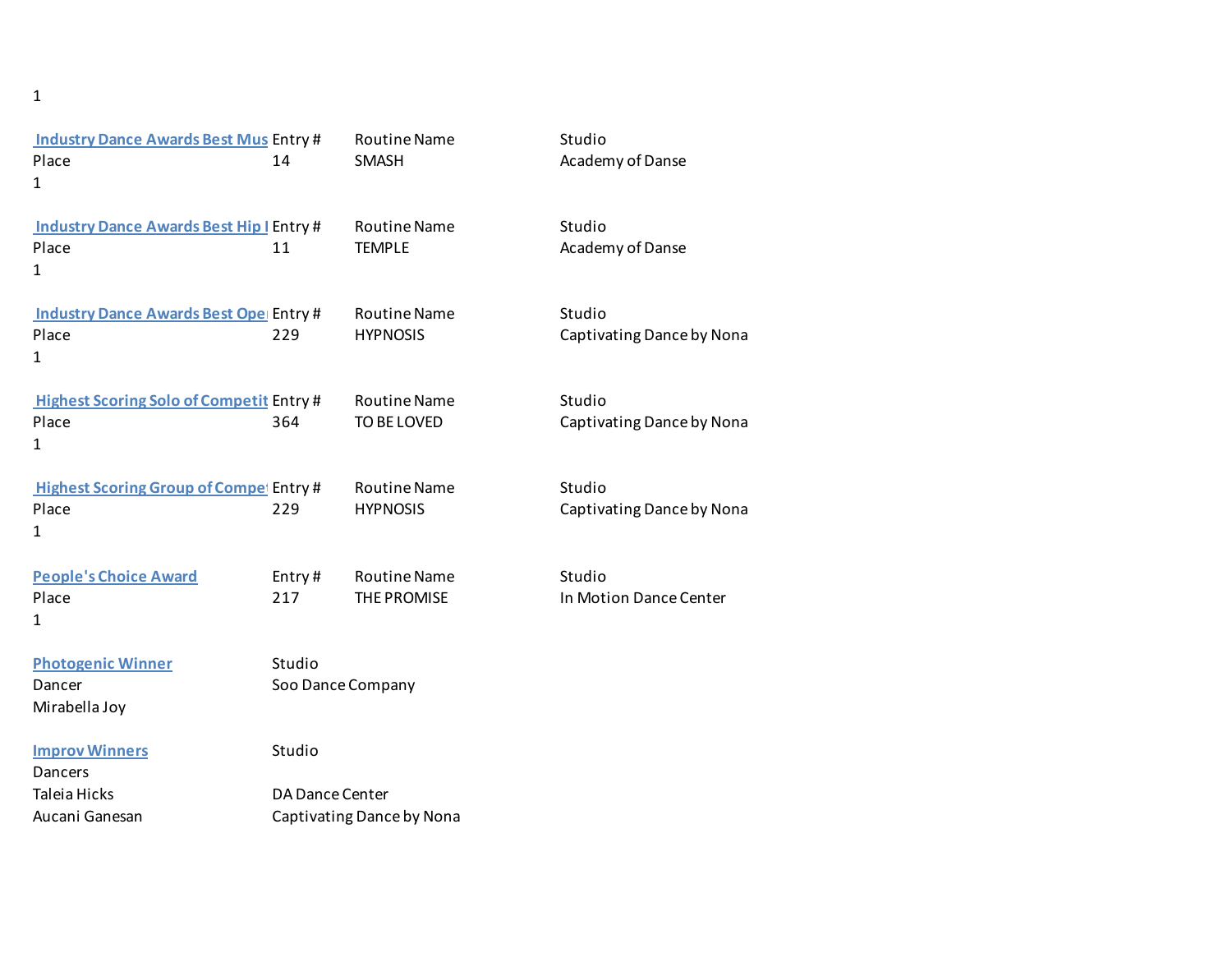| <b>EnerGy Elite Experience</b> | Entry#  | Studio                    |
|--------------------------------|---------|---------------------------|
| Routine                        | 31      | Academy of Dance          |
| DANCE WITH ME                  | 75      | The Dance Factory         |
| WOULD I LIE?                   | 93      | DA Dance Center           |
| READ ALL ABOUT IT              | 107     | Soo Dance Academy         |
| <b>BREAK IT OFF</b>            | 226     | In Motion Dance Center    |
| <b>FEEL LIKE THIS FOREVER</b>  | 238     | TB Company Dance Center   |
| <b>LEAVE YOUR HAT ON</b>       | 249     | Soo Dance Academy         |
| <b>MERCY</b>                   | 251     | The Dance Academy         |
| <b>JUST BRITNEY</b>            | 271     | TB Company Dance Center   |
| <b>DARK SIDE</b>               | 239     | The Dance Factory         |
| THE KIDS ARE COMING            | 257     | The Dance Factory         |
| THE WORLD                      | 218/223 | Captivating Dance by Mona |
| BOOTS/JUST                     |         |                           |

## **ADCC Studio of Excellence Winner**

## Edge Dance

| <b>Judges Awards</b> | Entry# |
|----------------------|--------|
| Routine              |        |
| <b>WHY</b>           | 1      |
| <b>ATTENTION</b>     | 6      |
| <b>TIGHT ROPE</b>    | 73     |
| RAINBOW              | 25     |
| <b>TRAINWRECK</b>    | 77     |
| MAN WITH A HEX       | 109    |
| ANOTHER CHA CHA      | 178    |
| <b>DARK SIDE</b>     | 180    |
| <b>FAIRY DOLL</b>    | 257    |
| THE WORLD            | 276    |
| <b>GOODBYE</b>       | 269    |
| <b>BAD GUY</b>       | 284    |
| <b>SWIFT</b>         | 203    |
| <b>TRUTH</b>         | 211    |